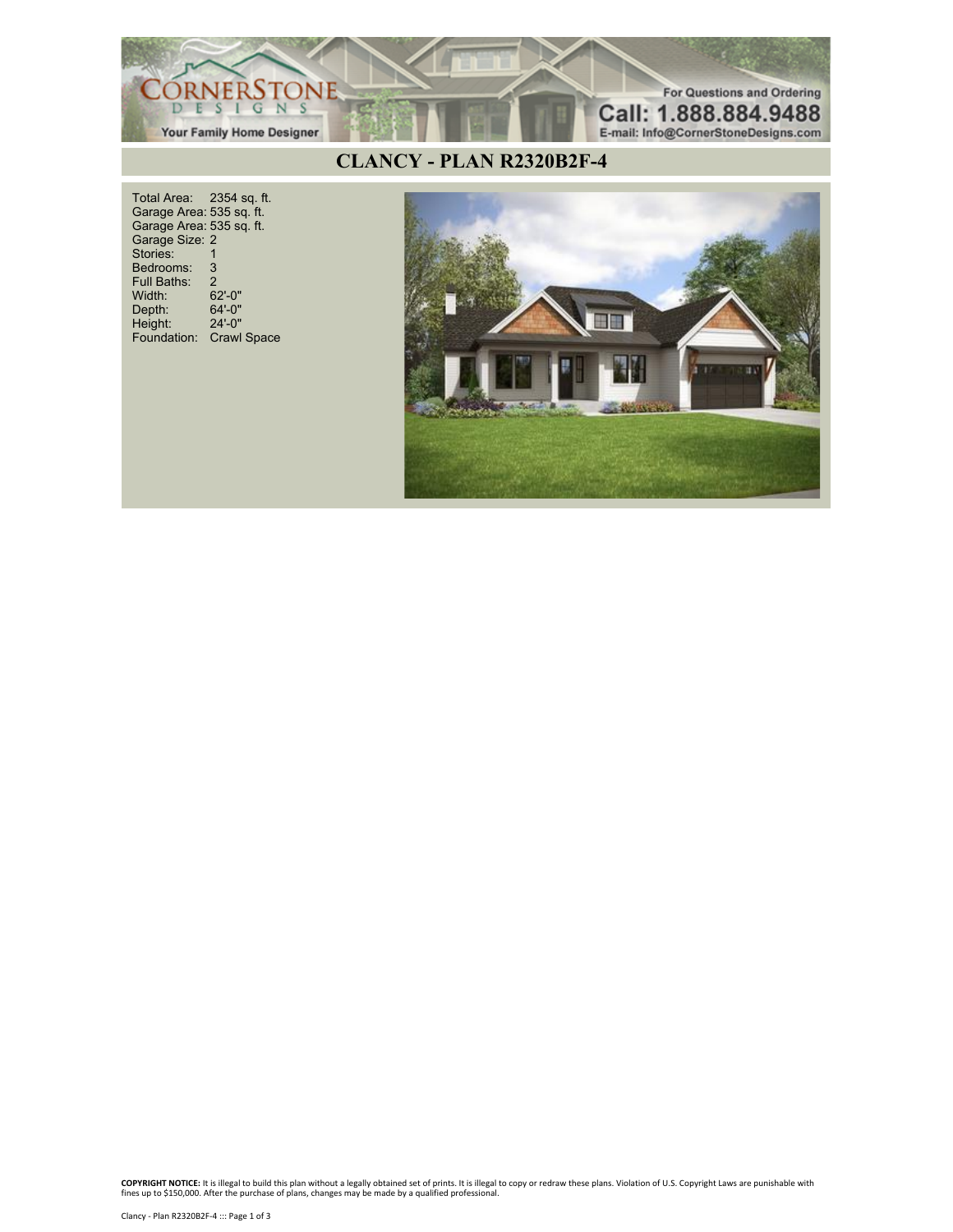

## **CLANCY - PLAN R2320B2F-4**

**MAIN FLOOR**



**COPYRIGHT NOTICE:** It is illegal to build this plan without a legally obtained set of prints. It is illegal to copy or redraw these plans. Violation of U.S. Copyright Laws are punishable with<br>fines up to \$150,000. After t